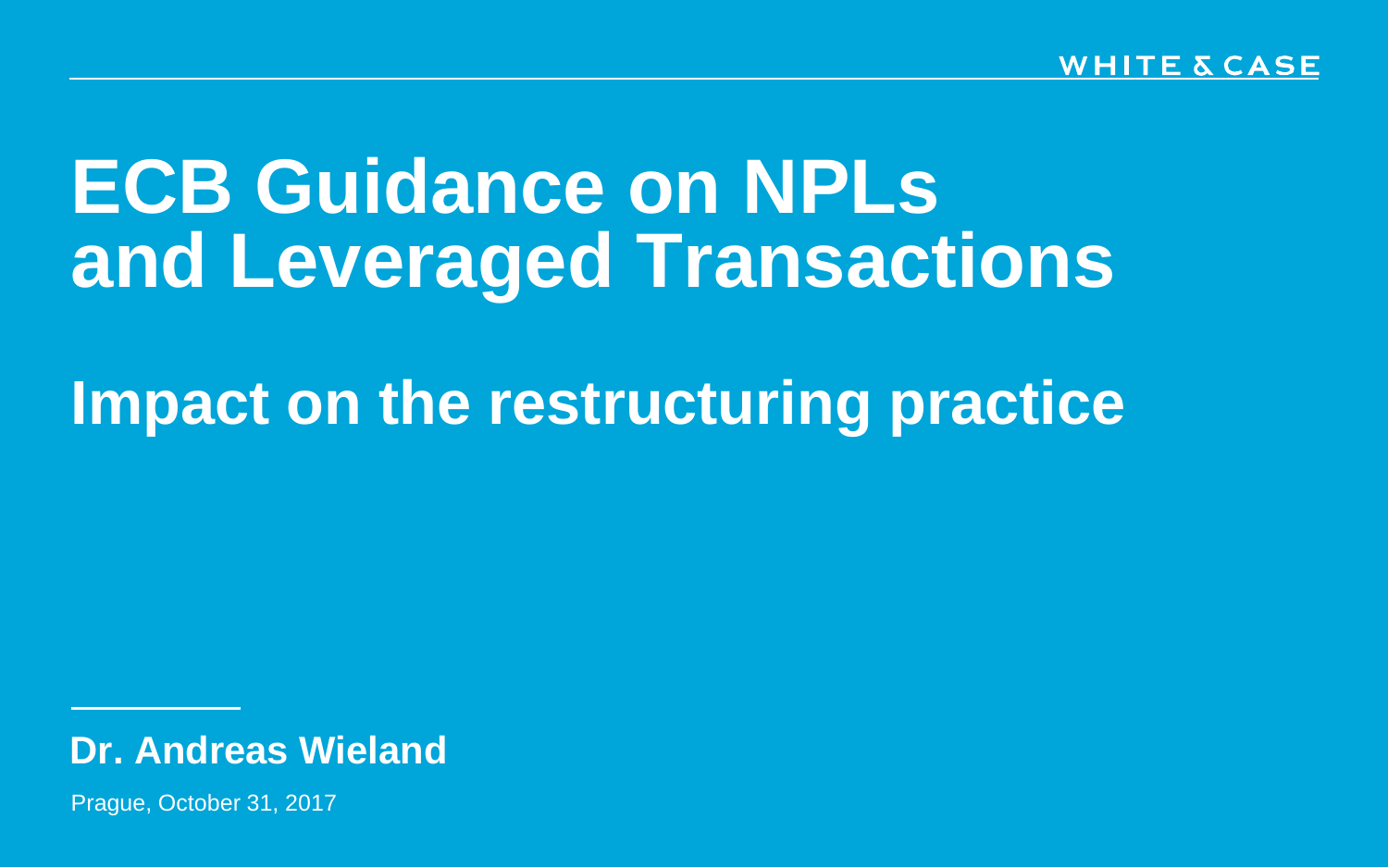# Agenda

- **Overview**
- **ECB Guidance on non-performing loans (NPLs)** 
	- **Overview**
	- Addendum to the ECB Guidance
	- Impact on the restructuring practice

### **ECB Guidance on leveraged transactions**

- **Overview**
- Impact on the restructuring practice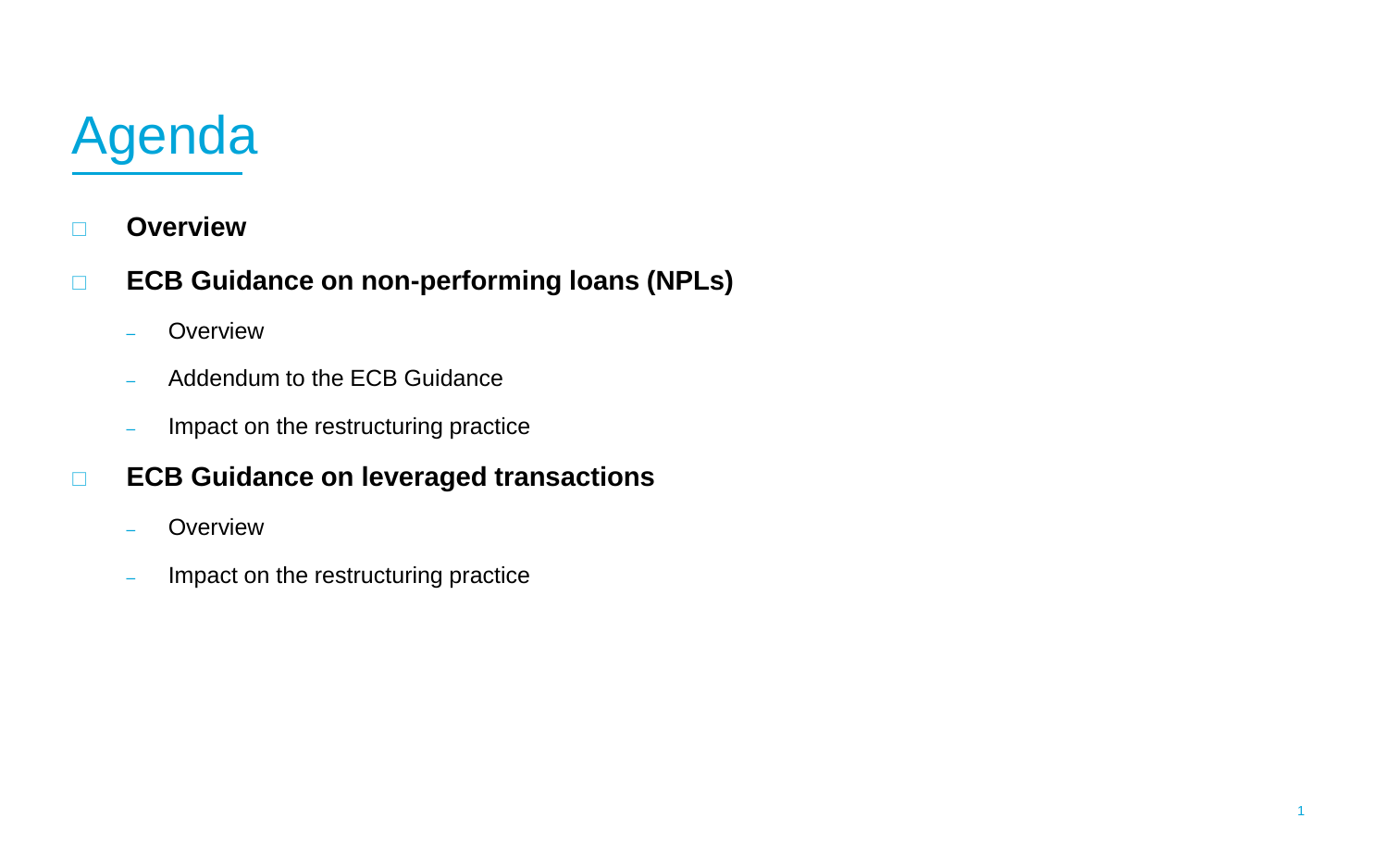## **Overview**

#### **ECB Guidance to banks on non-performing loans (March 2017)**

- Implements a consistent supervisory approach for non-performing loans regarding identification, management, measurement and write-offs
- $\Box$  Establishes a level playing field regarding NPLs
- To be seen in the overall efforts by ECB to force certain banks to reduce level of NPLs
- To be seen in the context of existing regulations, directives and guidelines
- $\Box$  Closely aligned with EBA Guidelines regarding the definition of default under Art. 178 Regulation (EU) 575/2013 (CRR)
- Draft addendum: Prudential provisioning backstop for new non-preforming exposures (October 2017)

#### **ECB Guidance on Leveraged Transactions (May 2017)**

- $\Box$  Promote safe and sound origination and distribution practices by banks re leveraged transactions
- $\Box$  Level playing field for banks operating on a global basis
- Closely aligned with ECB guidance on NPL's and US guidance on leveraged lending
- Defines "leveraged transactions"
- $\Box$  Laying down standards to both ensure the credit quality in the banks leveraged transactions and monitor related risks to their balance sheets
- $\Box$  The standards also address underwriting and syndication considerations as well as risk monitoring, reporting and IT tools

#### **ECB Guidance**

#### **Applicability and enforcement of the ECB Guidance**

- Directly applicable to 120 significant institutions in the Eurozone directly supervised by the ECB ("SSM-Institutions")
- □ Applicable to Czech branches of SSM-Institutions
- Not directly applicable to Czech subsidiaries of SSM-Institutions
- Guidance are non-binding ("comply or explain")
- However, non compliance can trigger supervisory measures through the SREP mechanism i.e. higher capital requirements

#### **Impact on non-Eurozone member states**

- Guidance will have an indirect impact on Czech subsidiaries of SSM-Institutions through group wide risk strategy of its Eurozone parents
- □ ECB expects SSM-Institutions to apply standards also in its international (non-Eurozone) subsidiaries
- Institutions not affected by the guidance may be able to act more flexible depending on its local supervisor and applicable laws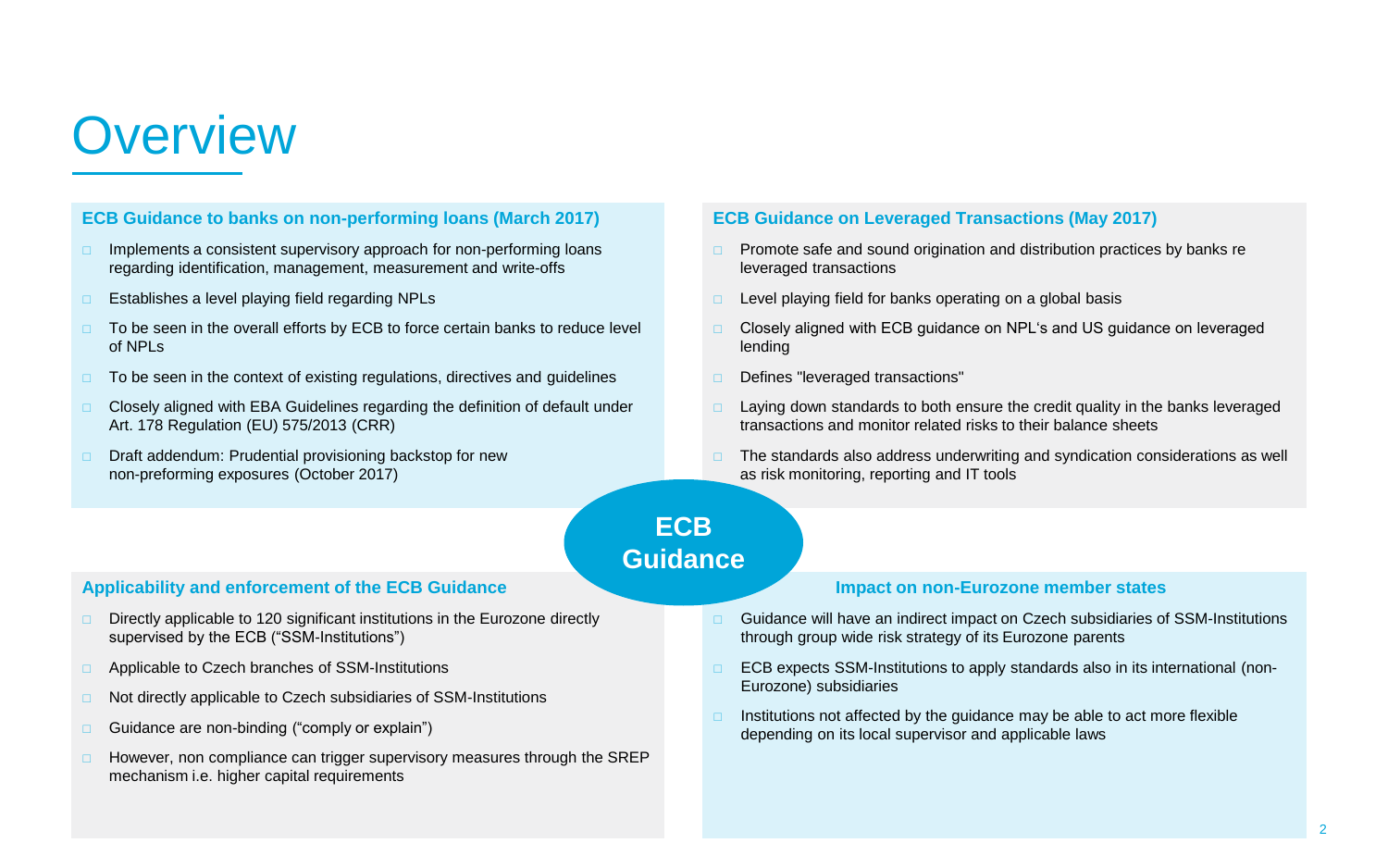### ECB Guidance on NPLs

□ NPL Guidance sets out rules regarding the implementation of an NPL strategy, NPL governance and operations, viable and sound forbearance processes, rules regrading the NPL recognition, impairment measurement and writeoffs, and collateral valuation for immovable property.

| <b>NPL strategy</b>                                                                                                                                                          | <b>NPL governance and</b><br>operations                                                                                                                                                                                                                                                                                               | <b>Forbearance</b>                                                                                                                                                                                                                     | <b>NPL recognition</b>                                                                                                                                                                                                                                                                                                                                                               | <b>Impairment</b><br>measurement and<br>write-offs                                                                                                                                                                                                                                                              | <b>Collateral valuation for</b><br>immovable property                                                                                                                                                                                                                        |
|------------------------------------------------------------------------------------------------------------------------------------------------------------------------------|---------------------------------------------------------------------------------------------------------------------------------------------------------------------------------------------------------------------------------------------------------------------------------------------------------------------------------------|----------------------------------------------------------------------------------------------------------------------------------------------------------------------------------------------------------------------------------------|--------------------------------------------------------------------------------------------------------------------------------------------------------------------------------------------------------------------------------------------------------------------------------------------------------------------------------------------------------------------------------------|-----------------------------------------------------------------------------------------------------------------------------------------------------------------------------------------------------------------------------------------------------------------------------------------------------------------|------------------------------------------------------------------------------------------------------------------------------------------------------------------------------------------------------------------------------------------------------------------------------|
| • External conditions<br>assessment<br>• Self assessment<br>• Defining qualitative and<br>quantitative targets<br>• Operational plan<br>• Supervisory reporting<br>mechanism | • Approval and<br>monitoring of NPL<br>strategy<br>• Specialized and<br>separated NPL workout<br>units<br>• Appropriate resources<br>• Appropriate control<br>framework<br>• Monitoring of NPLs and<br>workout activities<br>• Monitoring of<br>forbearance and<br>liquidation activities<br>• Early warning<br>mechanisms/watch-list | • Target: Prevent/exit<br><b>NPL</b> status<br>· Short-, medium- and<br>long-term measures<br>• Clear distinction<br>between viable and<br>non-viable forbearance<br>measures<br>• Implementation of a<br>sound forbearance<br>process | • Same definition as in<br>the EBA ITS on<br>reporting of NPEs<br>• Clarifies NPE definition<br>• "90 days past due"<br>criterion<br>• "Unlikely to pay<br>criterion"<br>• Usage of internal and<br>external data<br>• Unlikely to pay (UTP)<br>indicators<br>• Definition on group-<br>wide basis<br>• Regulatory vs.<br>accounting definition<br>for "defaulted" and<br>"impaired" | • NPL impairment<br>measurement<br>• Individual estimations<br>of provisions vs.<br>collective estimation of<br>provisions<br>• Write-offs<br>• Timeliness of<br>provisioning and write-<br>offs<br>• Provisioning and write-<br>off procedures<br>• Consistent with BCBS<br>recommendations / IAS<br>39/IFRS 9 | • Governance,<br>procedures and<br>controls<br>• Individual vs. indexed<br>valuations<br>• All valuations should be<br>performed by<br>independent qualified<br>appraisers<br>• Frequency of<br>valuations<br>• Valuation methodology<br>• Valuation of foreclosed<br>assets |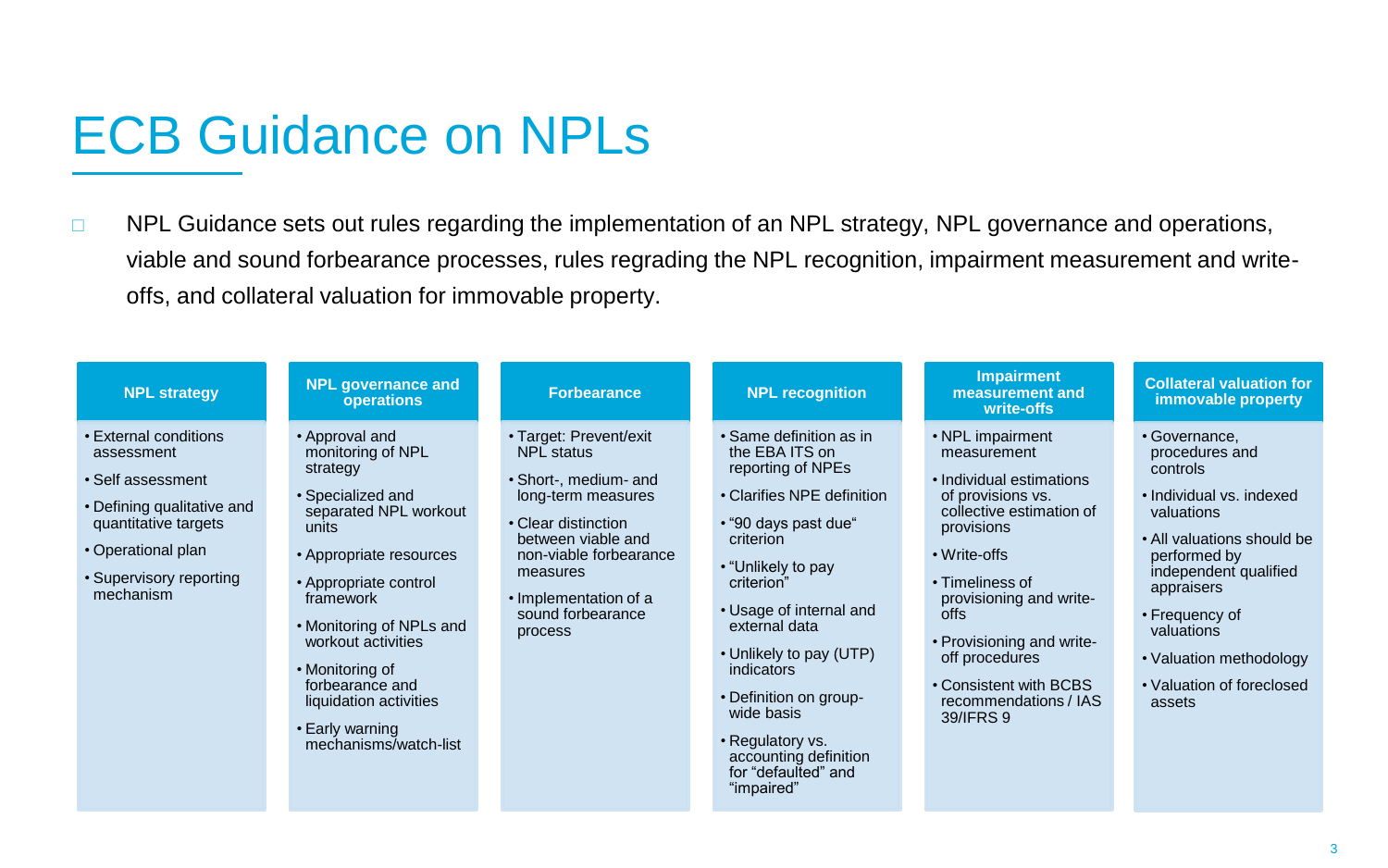## Addendum to the ECB Guidance On NPLs

- □ Draft addendum to the ECB Guidance on non-performing loans: Prudential provisioning backstop for nonpreforming exposures (October 2017)
- $\Box$  Implementation of a prudential provisioning backstop of 100% for new NPLs
- $\Box$  Aims at avoiding excessive build-up of non-covered NPEs in the future
- □ Public consultation until December 8, 2017; on-site hearing November 30, 2017

#### **Applicability**

- •Applicable to all exposures that are reclassified as nonperforming after January 1, 2018 (new NPLs)
- •Directly applicable to 120 significant institutions in the Eurozone directly supervised by the ECB ("SSM-Institutions")

#### Vintage count

- •Introduction of a vintage count starting from the first day of the reclassification as NPL
- •Vintage count for "unlikely to pay" and "past due" is the same

#### Prudential provisioning backstop

- •Unsecured NPL: Prudential provisioning of 100% within two years of vintage
- •Secured NPL: prudential provisioning of 100% within seven years of vintage
- •Partially secured NPLs have to be split into the secured balance and the unsecured balance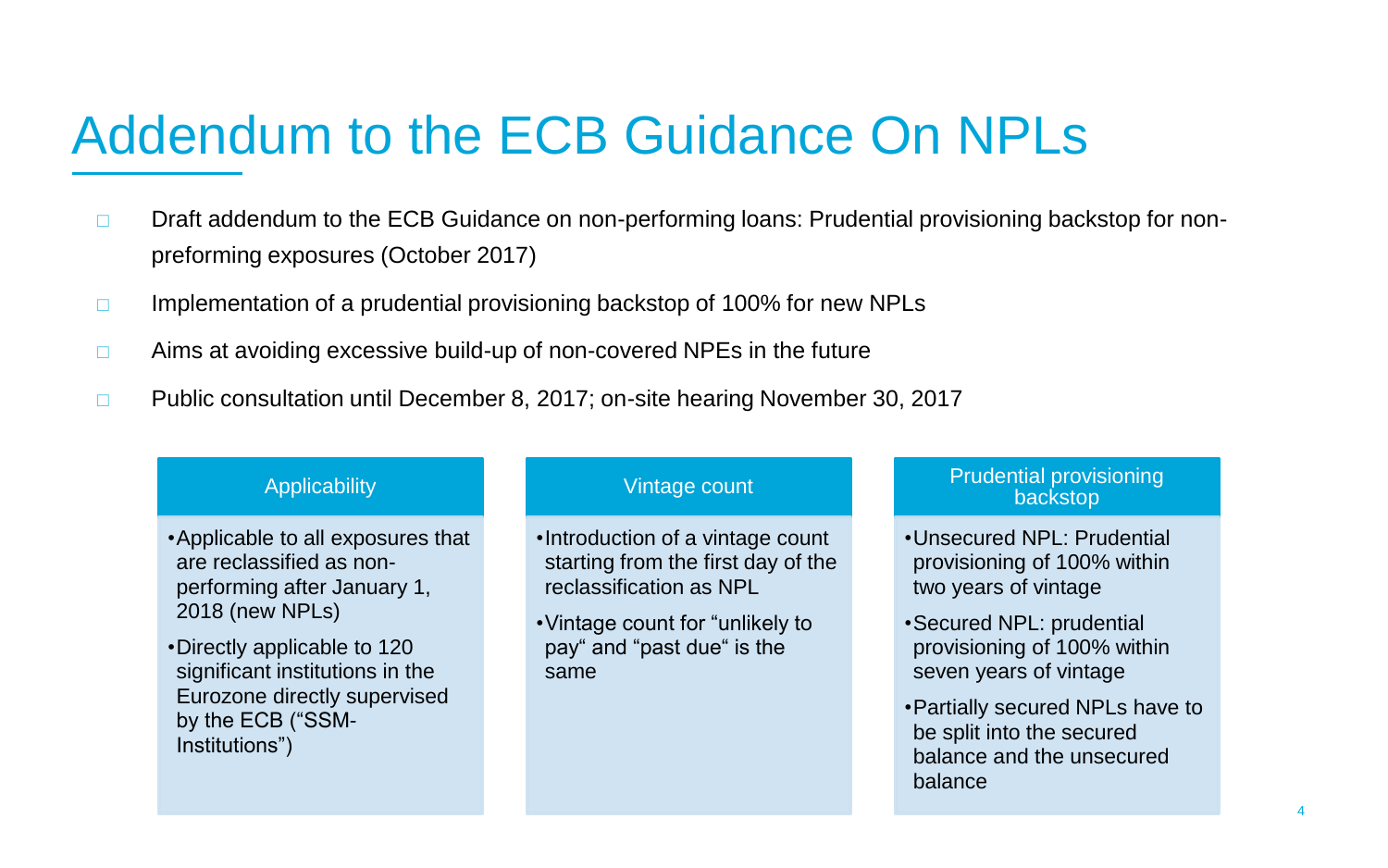# Impact on the restructuring practice

- $\Box$  Many elements of NPL Guidance not new, but the definition of "best practices"
- □ Stronger focus by supervisory authorities on NPL levels
- □ All restructuring measures have to be in line with the NPL Guidance and the NPL strategy of the institution
- □ Stricter focus by supervisory authorities on viability of forbearance measures and NPL provisioning/write-off
- □ Continuing pressure on banks to reduce NPLs
- □ Stricter provisioning increases incentive to reduce NPLs through NPL sales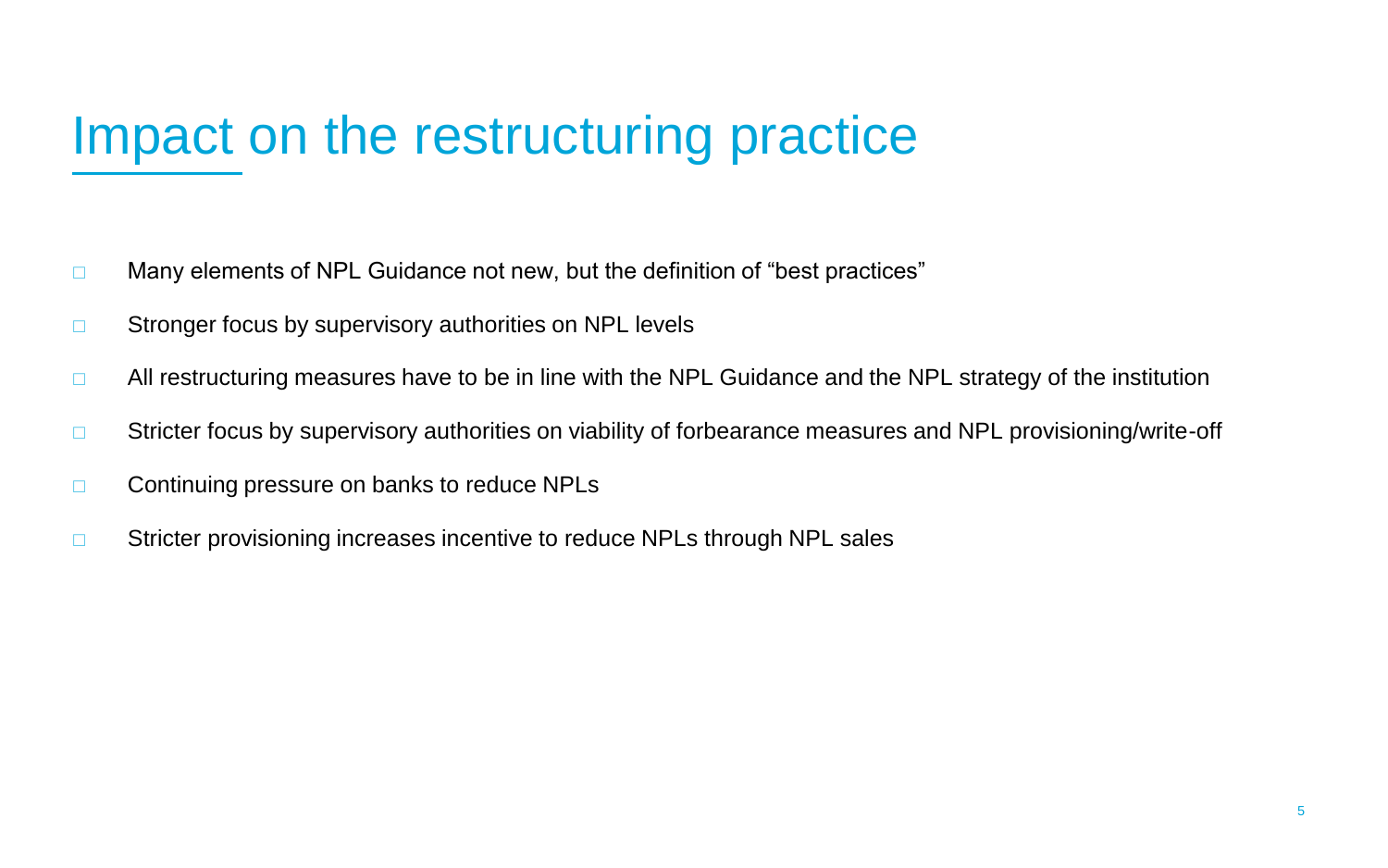# ECB Guidance on leveraged transactions

| <b>Topic</b>                                                  | <b>Description</b>                                                                                                                                                                                                                                                                                                                                                                                                                                                                                                                                                                                                                                                                                                                                                                                                                                                                                                                                                                                      |
|---------------------------------------------------------------|---------------------------------------------------------------------------------------------------------------------------------------------------------------------------------------------------------------------------------------------------------------------------------------------------------------------------------------------------------------------------------------------------------------------------------------------------------------------------------------------------------------------------------------------------------------------------------------------------------------------------------------------------------------------------------------------------------------------------------------------------------------------------------------------------------------------------------------------------------------------------------------------------------------------------------------------------------------------------------------------------------|
| <b>Type of covered transactions</b>                           | Material scope of the guidance are Leveraged Transactions of the whole group (to be internally defined by credit institution)<br>$\circ$                                                                                                                                                                                                                                                                                                                                                                                                                                                                                                                                                                                                                                                                                                                                                                                                                                                                |
| <b>Leveraged transaction</b><br>definition                    | Loan or credit exposures where the borrowers post financing level of leverage exceeds the Total Debt to EBITDA ratio of 4.0 times and/or<br>$\circ$<br>Loan or credit exposures where the borrower is owned by one or more financial sponsors<br>$\circ$<br>The designation of a financing as a leveraged transaction must be made at loan origination, modification, extension and refinancing<br>$\circ$<br>"Credit Exposure" refers to all gross direct commitments to a leveraged borrower, including drawn and undrawn facilities, term loans, bridge<br>$\circ$<br>loans or revolving credit facilities, committed exposures not yet syndicated or distributed and exposures being warehoused for later sale (incl.<br>club deals; best efforts transaction; bilateral loans)<br><b>EBITDA</b> refers to earnings before interest, tax, depreciation and amortisation. Any enhancements to EBITDA should be duly justified and<br>reviewed by a function independent of the front office function |
| <b>Exclusions from the scope of</b><br>leveraged transactions | Loans with natural persons, credit institutions, investment firms, public sector entities and financial sector entities<br>$\circ$<br>Loans where the own consolidated exposure of the credit institution is <b>below €5 million</b><br>$\circ$<br>Loans to small and medium-sized enterprises (SMEs) (< 250 employees, annual turnover < EUR 50mn and/or balance sheet $\leq$ EUR 43 mn),<br>$\circ$<br>except where the borrower is owned by one or more financial sponsors<br>Loans classified as "specialized lending"; asset-based => real estate loans<br>$\circ$<br><b>Trade finance</b><br>$\circ$<br>Loans to <b>investment-grade borrowers</b> (i.e. with a rating equivalent to BBB- (S&P)/BBB- (Fitch)/Baa3 (Moody's) or above)<br>$\circ$                                                                                                                                                                                                                                                  |
| <b>Risk appetite and governance</b>                           | Credit institutions must define appetite and strategy for leveraged transactions<br>$\circ$<br>This includes setting limits for leveraged transactions<br>$\circ$                                                                                                                                                                                                                                                                                                                                                                                                                                                                                                                                                                                                                                                                                                                                                                                                                                       |
| <b>Approval process for</b><br>leveraged transactions         | The due diligence shall in particular include an assessment of the ability of the borrower to repay a significant share of its debt within a<br>$\circ$<br>reasonable timeframe (50% of its Total Debt or to fully amortize senior secured debt within 5-7 years)                                                                                                                                                                                                                                                                                                                                                                                                                                                                                                                                                                                                                                                                                                                                       |
| <b>Underwriting and syndication</b>                           | Underwriting of transactions exceeding a ratio of Total Debt to EBITDA of 6.0 times at deal inception should remain exceptional<br>$\circ$<br>Exceptions to be justified duly and to be approved internally<br>$\circ$                                                                                                                                                                                                                                                                                                                                                                                                                                                                                                                                                                                                                                                                                                                                                                                  |
| <b>Monitoring and managing</b><br>leveraged lending portfolio | Credit institutions should ensure regular<br>$\circ$<br>Monitoring of the portfolio, encompassing all relevant risks for leveraged transactions held for the longer term<br>$\bullet$<br>Review of "hold book" exposures should occur at least once a year<br>More targeted and frequent reviews shall be performed on deteriorated exposures<br>$\bullet$                                                                                                                                                                                                                                                                                                                                                                                                                                                                                                                                                                                                                                              |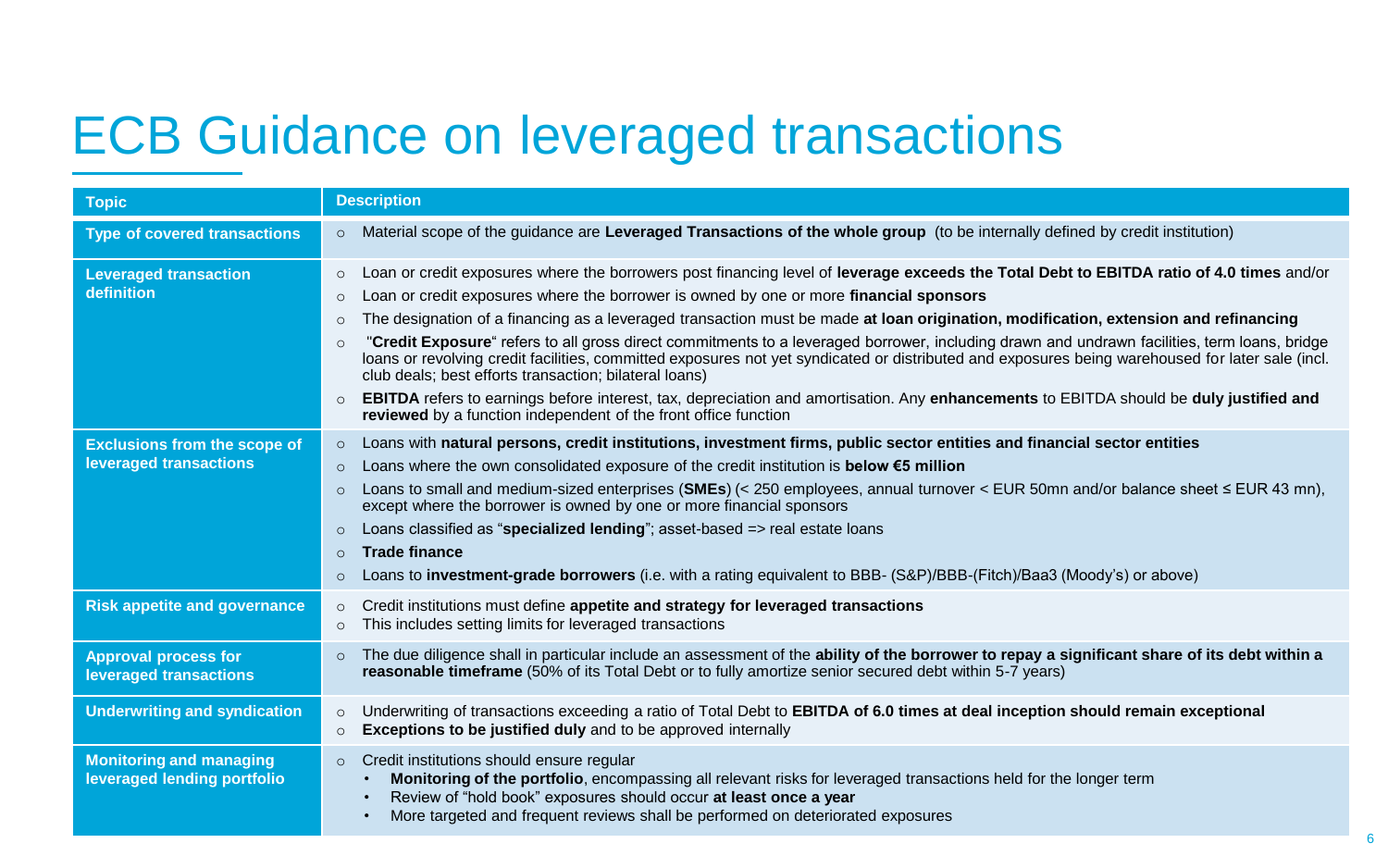# Impact on the restructuring practice

- □ Many of the elements of the ECB Leveraged Lending Guidance are not entirely new, but rather a specification of best practices
- □ Main impact of the ECB Guidance results from
	- the higher level of detail concerning risk management regarding leveraged transactions and
	- the 6.0 times debt to EBIDTA ratio threshold, exceeding of which should be exceptional
- □ No general exemption for "fallen angels" or distressed situations
- □ Banks subject to ECB supervision may be more hesitant to grant highly leveraged loans
- □ Banks that are not subject to ECB supervision could get a competitive advantage over ECB supervised banks if national regulators do not implement similar guidelines for its local banks
- $\Box$  The ECB Leveraged Lending Guidance could make it more difficult for smaller entities that do not qualify as SMEs or turn around companies to access bank financing